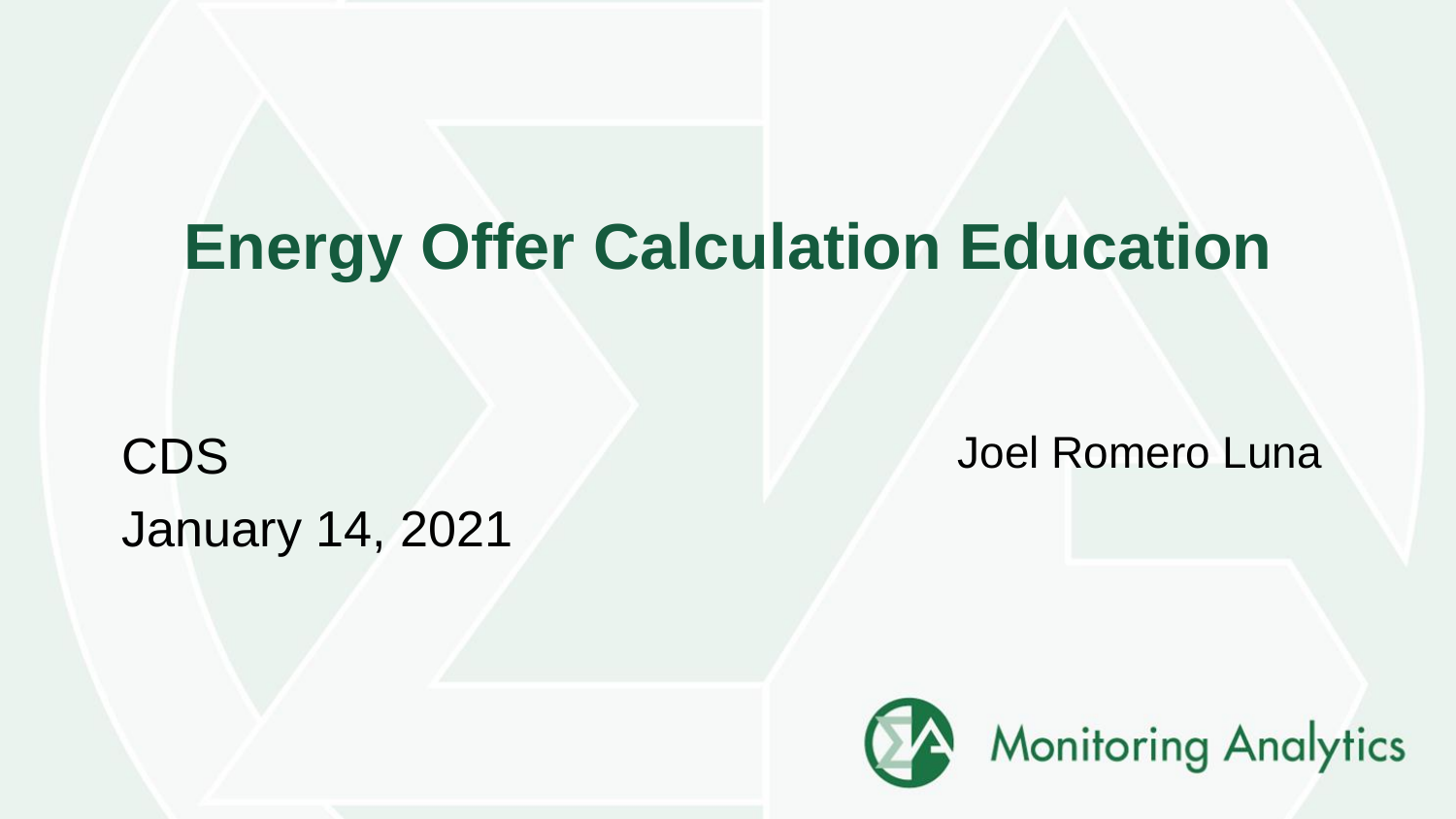# **Energy Offer**

- **Energy offers are submitted in PJM in up to three parts:**
	- **Incremental Energy Cost Curve**
	- **No Load Cost**
	- **Start Cost**
- **The incremental energy cost curve and no load cost are derived from the efficiency of the unit and fuel costs.**

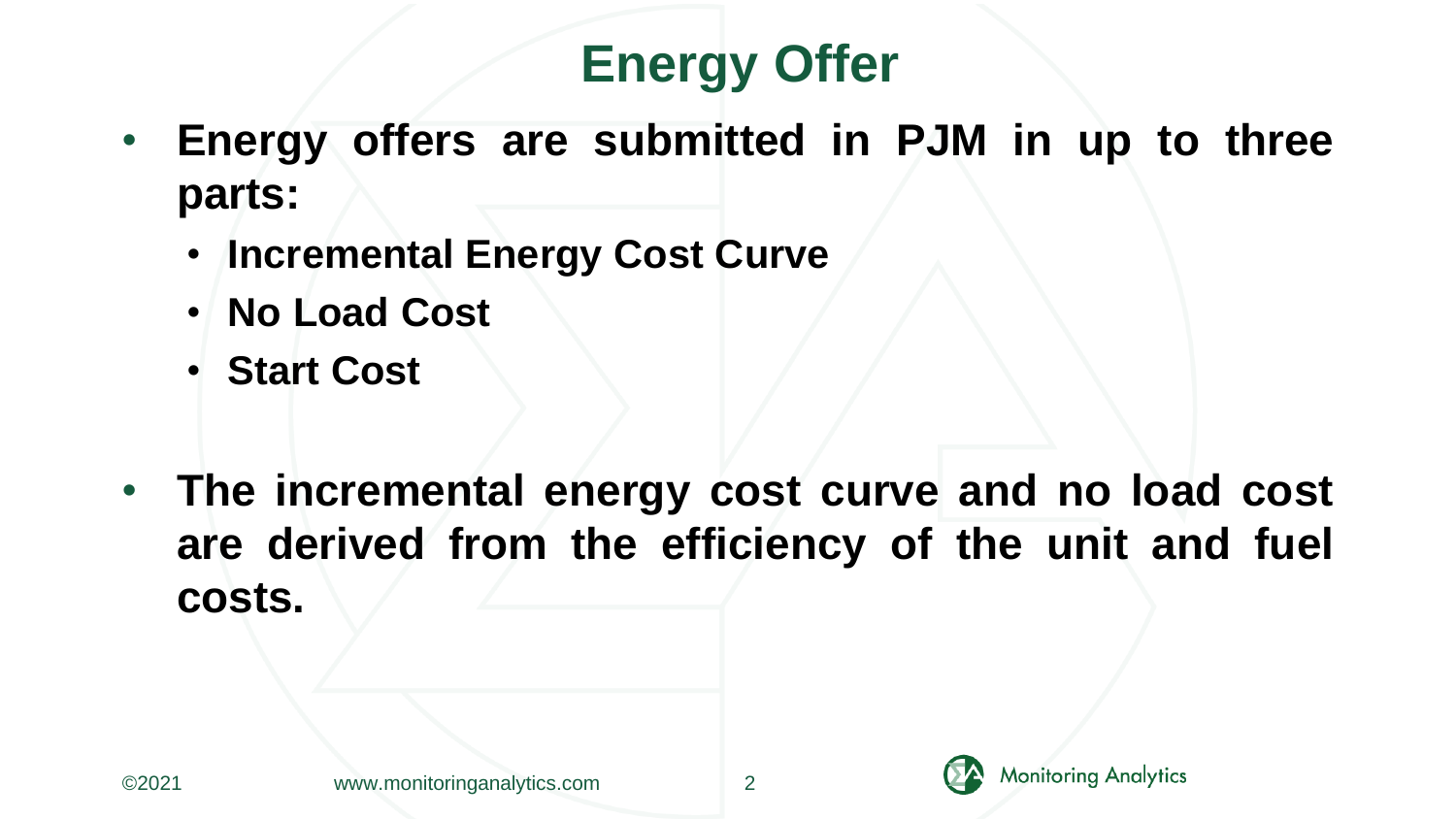# **Tariff Definitions**

- **Incremental Energy Offer** shall mean offer segments comprised of a pairing of price (in dollars per MWh) and megawatt quantities, which must be a non-decreasing function and taken together produce all of the energy segments above a resource's Economic Minimum. No load Costs are not included in the Incremental Energy Offer.
- **No load Cost** shall mean the hourly cost required to create the starting point of a monotonically increasing incremental offer curve for a generating unit.

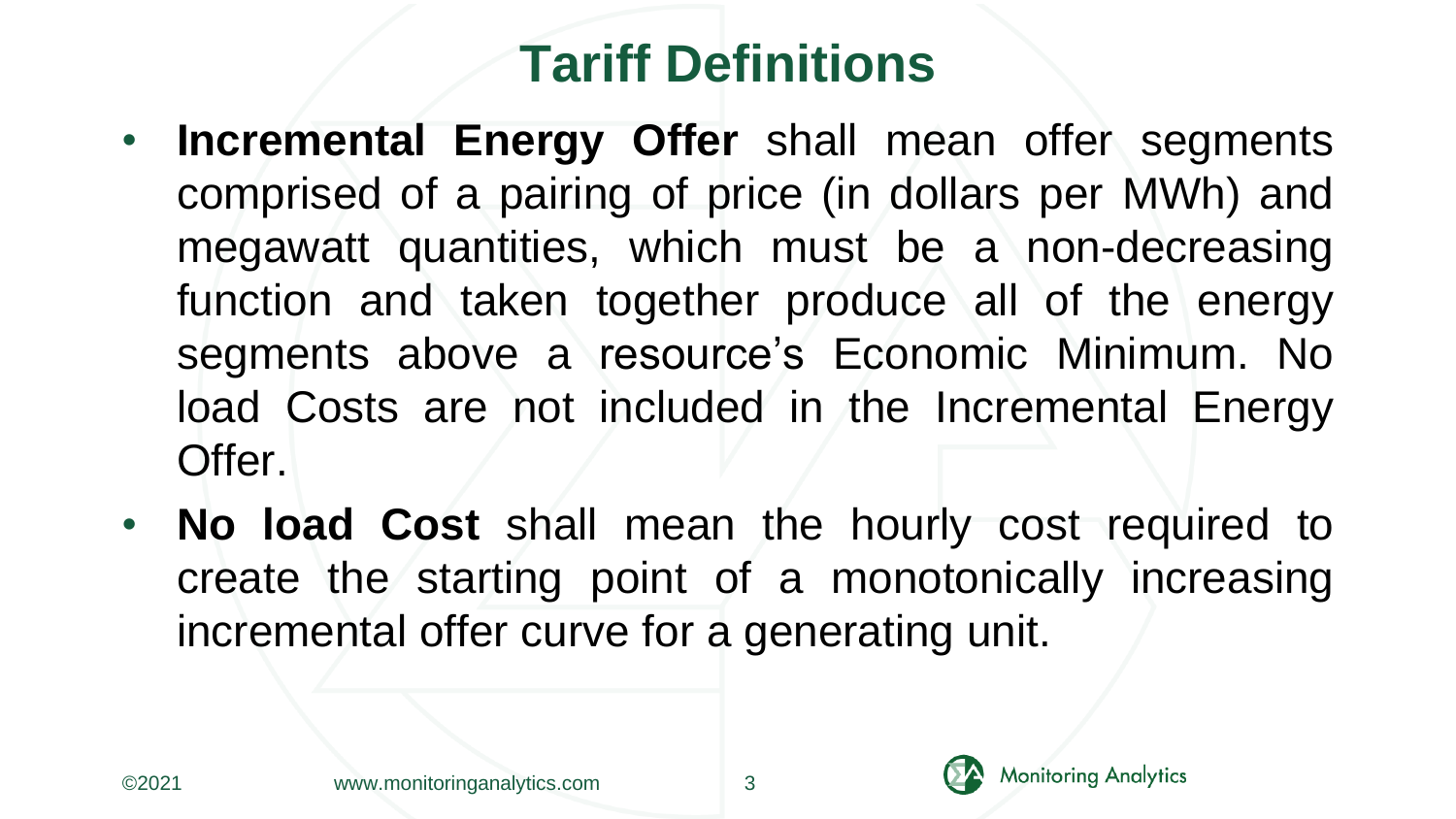# **Heat Input**

- **The incremental energy cost curve is derived using the incremental heat rate curve.**
- **The no load cost is derived using the no load heat.**
- **Both the incremental heat rate curve and no load heat are derived from the heat input curve.**

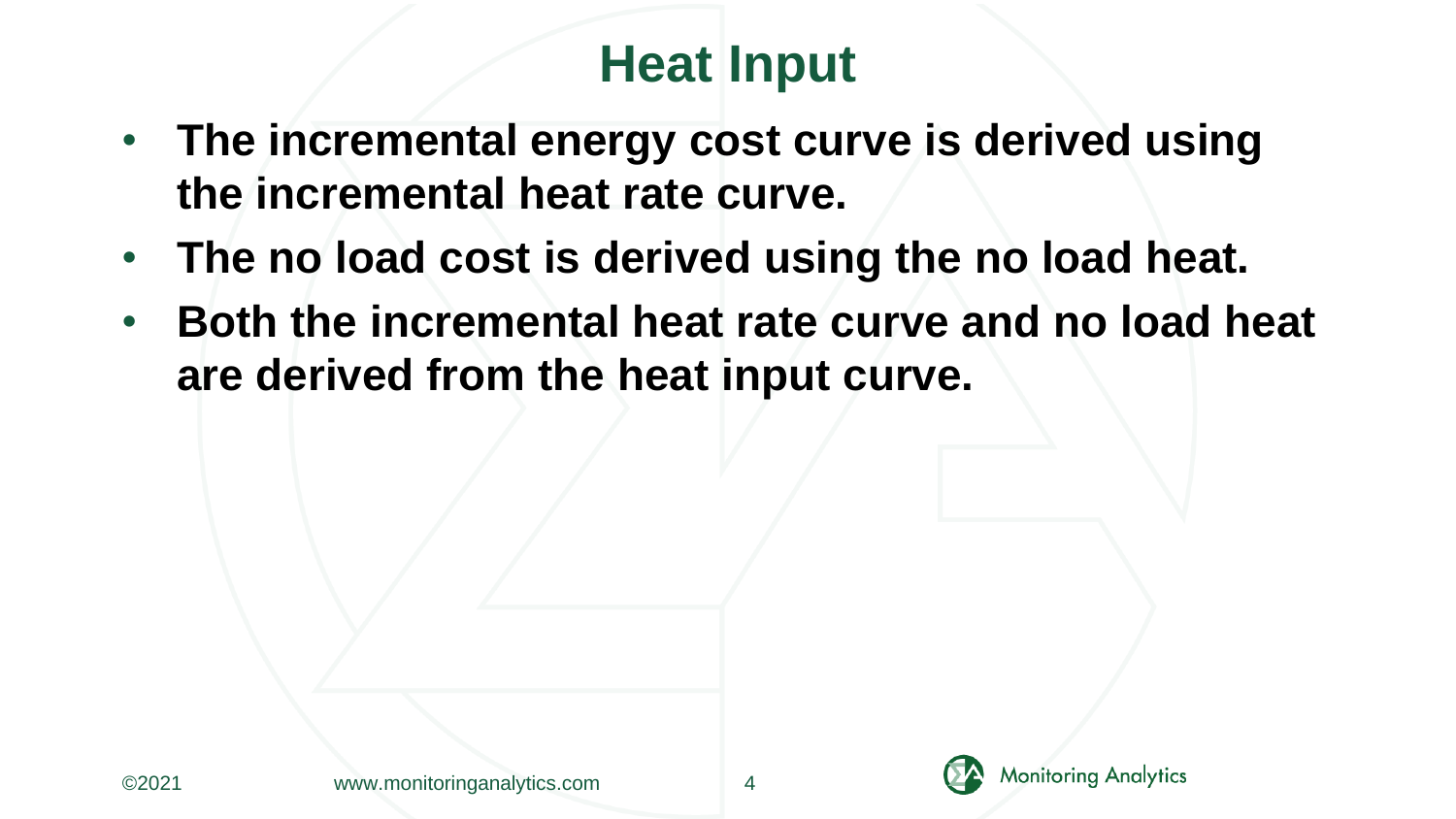### **Heat Input Curve**

• **Heat input curves, also called input/output curves, represent the amount of fuel used to produce energy. Heat input curves are developed based on net energy production. Heat input curves can be developed using historical data, performance test data or Original Equipment Manufacturer (OEM) documentation.**

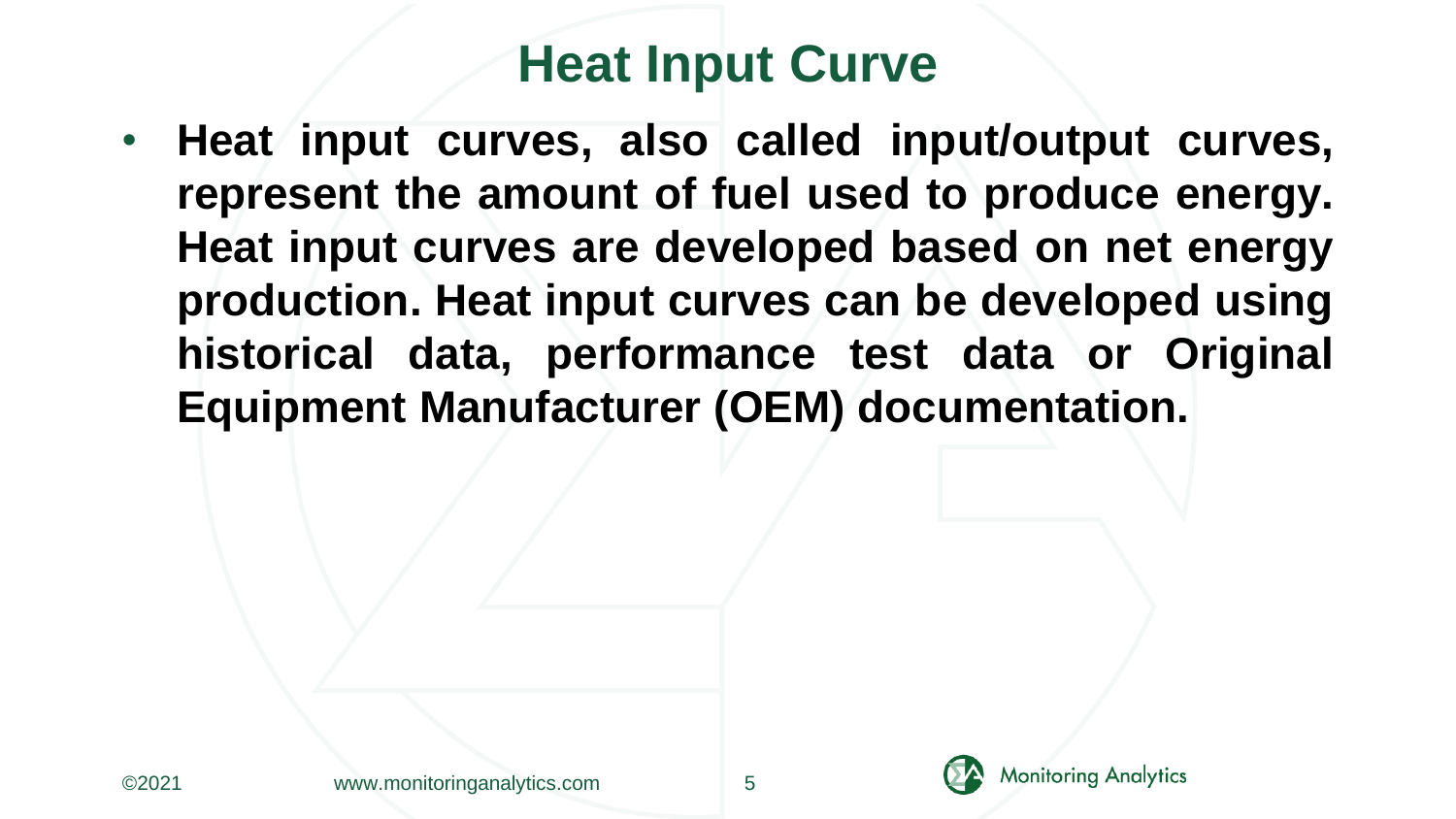## **Heat Input Curve**

- **Observed fuel heat input and electric output data during normal operation or a performance test provide a direct measure of the heat input curve. A linear regression of the heat input on the energy output can provide an estimated polynomial curve. In the typical case, the heat input curve is a second order polynomial that applies to the entire operating output range of the unit.**
- **Heat input curves are typically represented using a second order polynomial:**

 $H(MW) = X_2 \times MW^2 + X_1 \times MW + X_0$ 



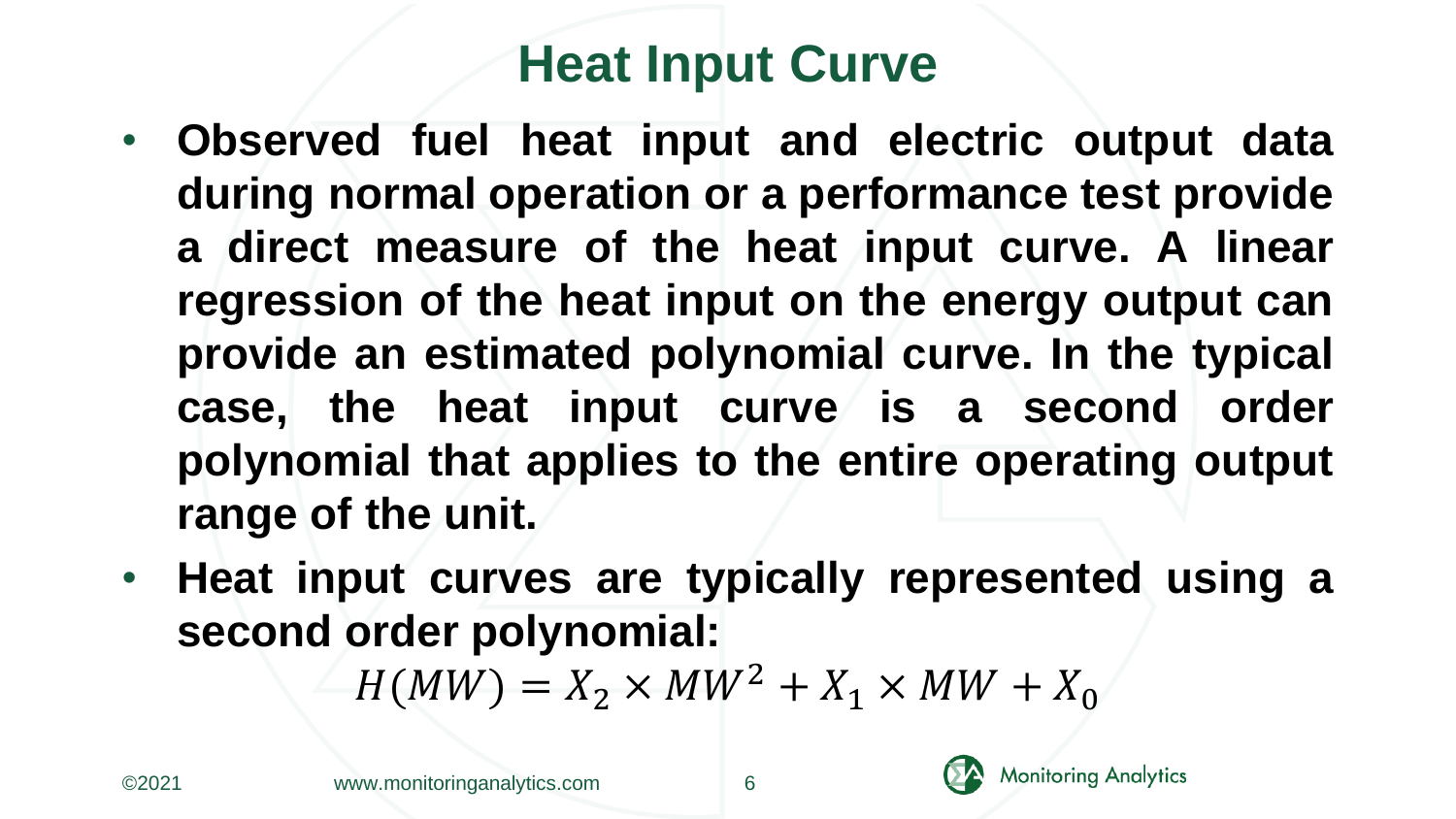#### **Heat Input Curve Example**

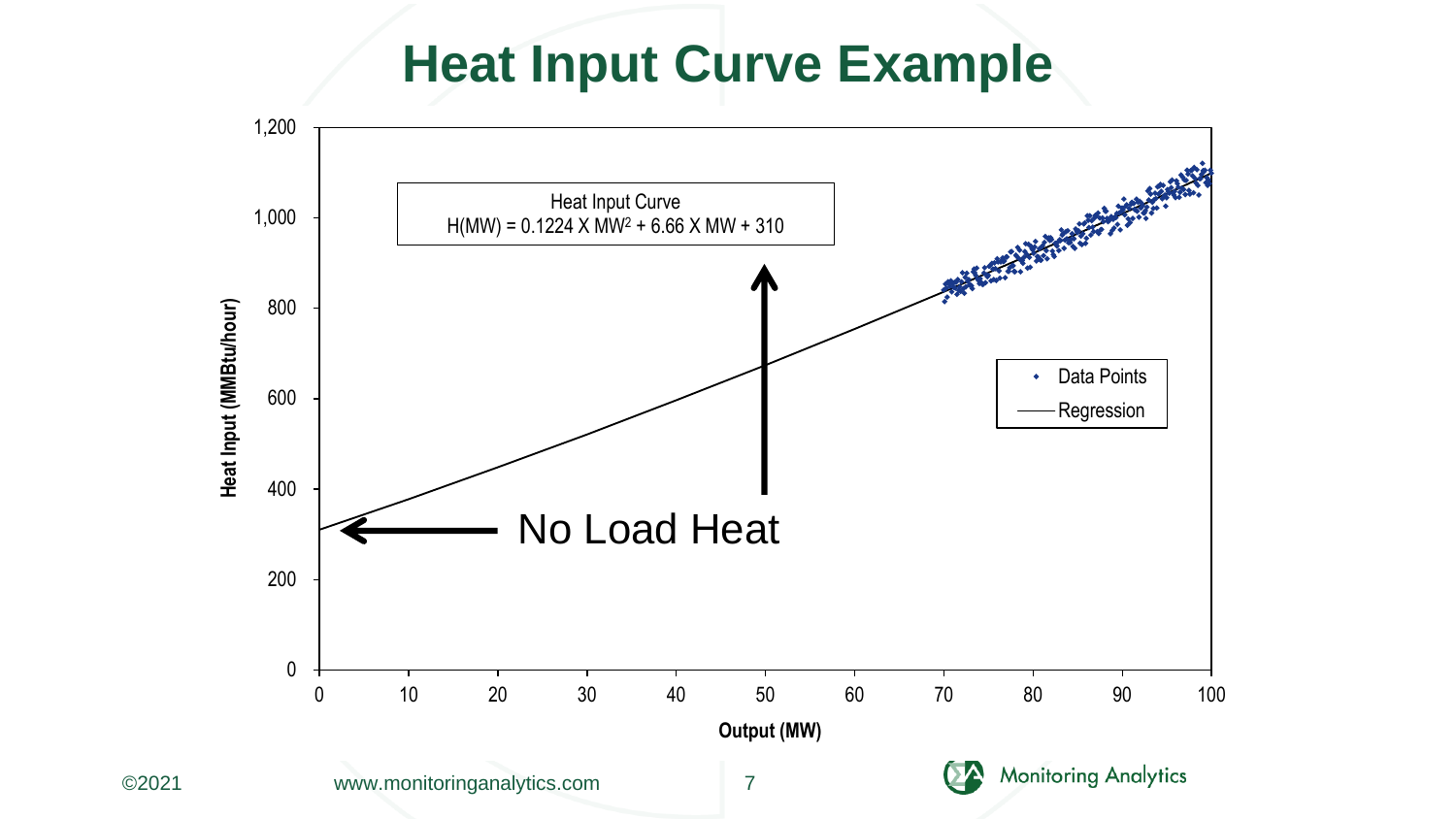# **No Load Heat**

- **The no load heat is the estimated amount of fuel needed to theoretically operate a unit at zero MW. The no load heat is the constant term (X0) of the heat input curve.**
- **The no load cost is equal to the no load heat (MMBtu) times fuel cost (\$/MMBtu).**
- **Example:**
	- **No Load Heat = 310 MMBtu/hour**
	- **Fuel Cost = \$3/MMBtu**
	- **No Load Cost = \$930/hour**

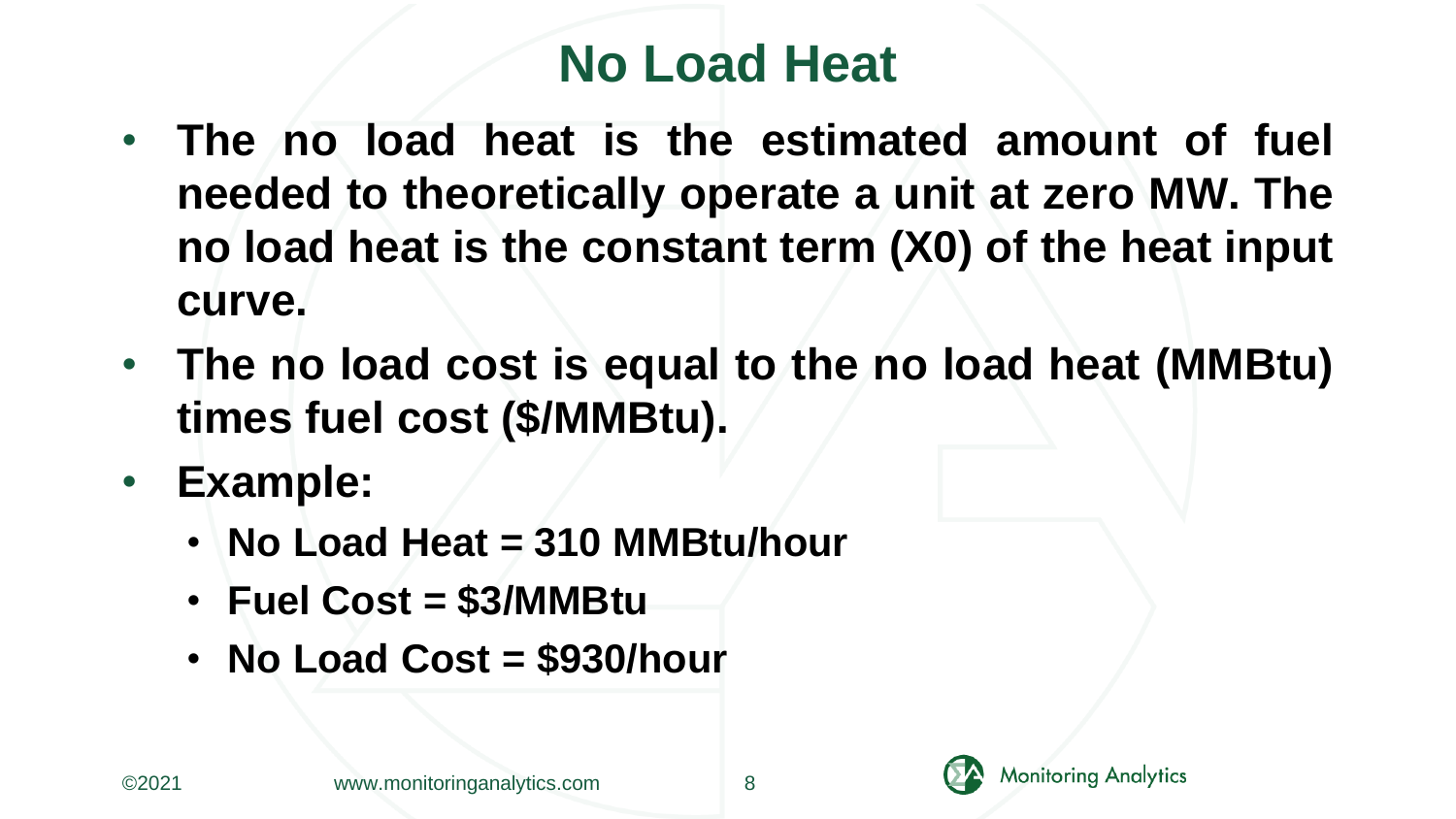# **No Load Cost**

- **The no load cost is not a fudged number to create a monotonically nondecreasing incremental cost curve.**
- **The no load cost is not the cost to get the unit to synchronization.**
- **The no load cost is the hourly energy cost required to theoretically operate a unit at zero MW (no load).**

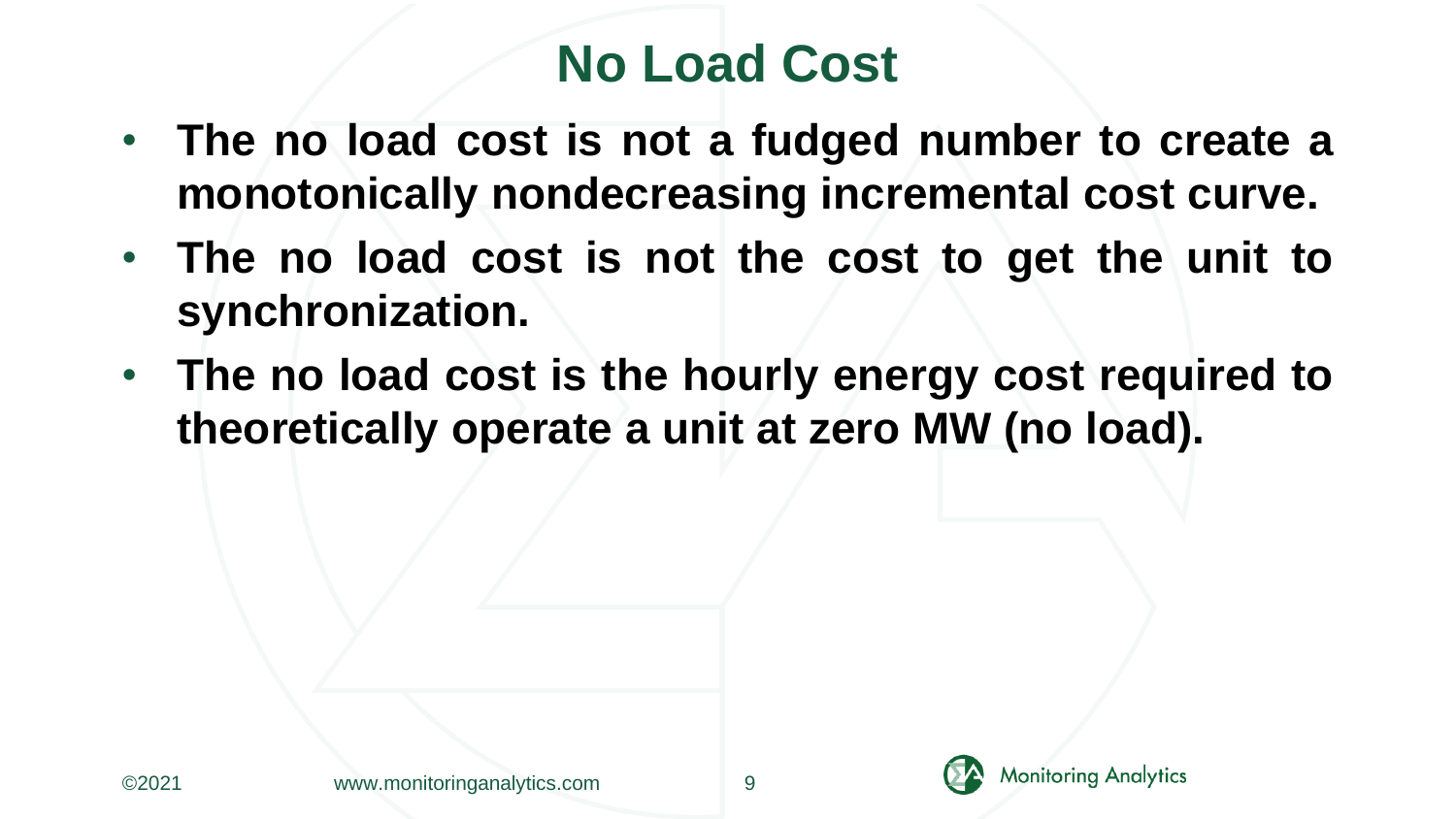# **No Load Cost Equation**

• **No Load Cost**

 $NL = H(0) \times (FC + VOM(0) + EC(0)) + VOM_{hour}$ 

where:

*NL* is the no load cost in \$/hour.

*H*(0) is the no load heat input, the intercept of the heat input curve, in MMBtu.

*FC* is the fuel cost at MW output of zero, in \$/MMBtu. For units that use a different starting fuel (e.g. coal units), the fuel in the no load cost calculation cannot be the fuel used during startup and synchronization, but must be the fuel used during normal operation.

*VOM*(0) is the sum of the variable operating cost and maintenance adder at zero *MW*, in \$/MMBtu. *VOMhour* is the sum of the variable operating cost and maintenance adder at zero *MW*, in \$/hour. *EC*(0) is the cost of emission credit allowances at zero *MW*, in \$/MMBtu.



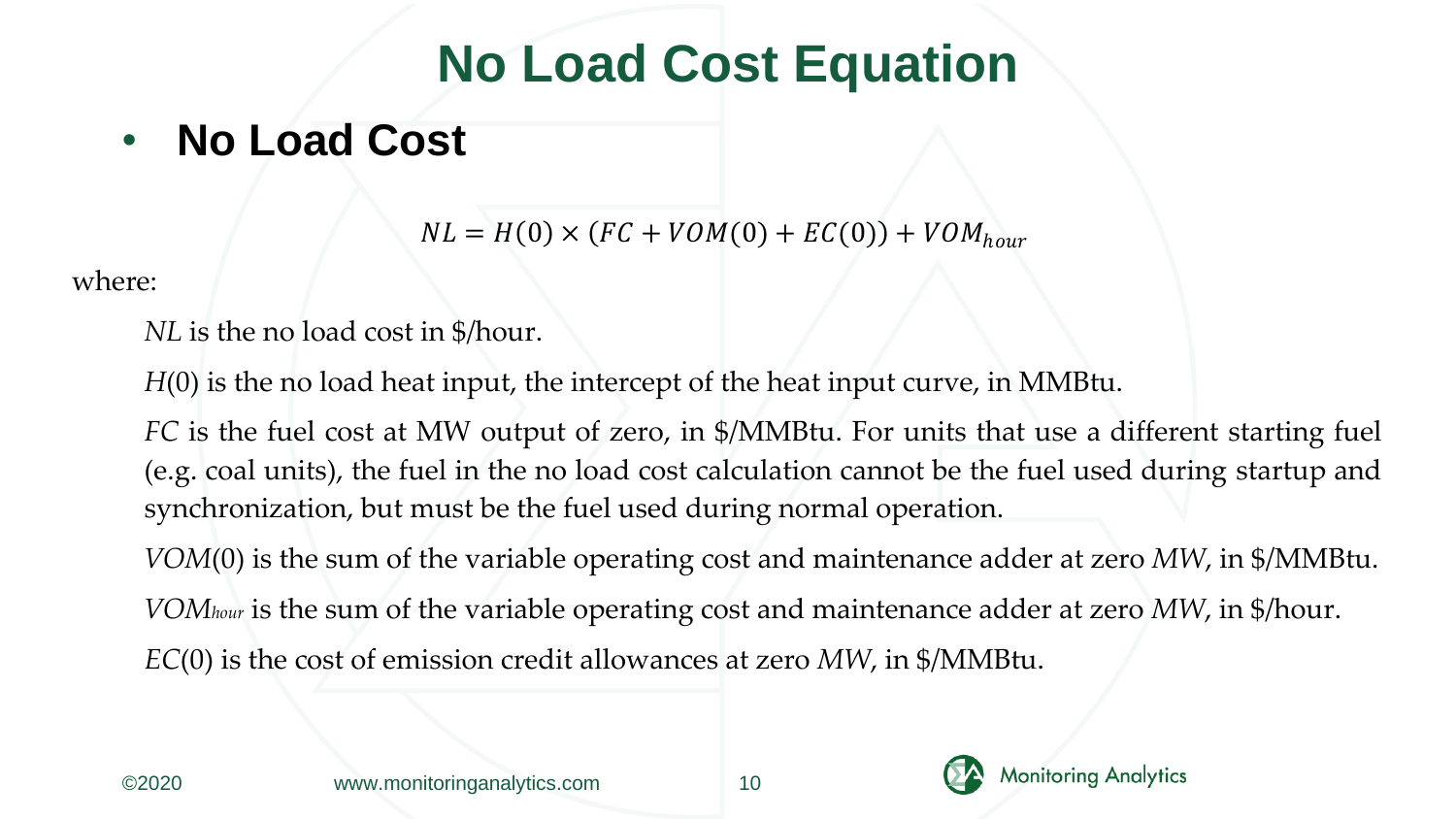• **The incremental heat rate curve is the change in heat input required to produce the next MW of output. It varies with the output level. In mathematical terms, it is the first derivative of the heat input function. In PJM, units can have offers based on incremental heat rates using a sloped function or a stepped function.**

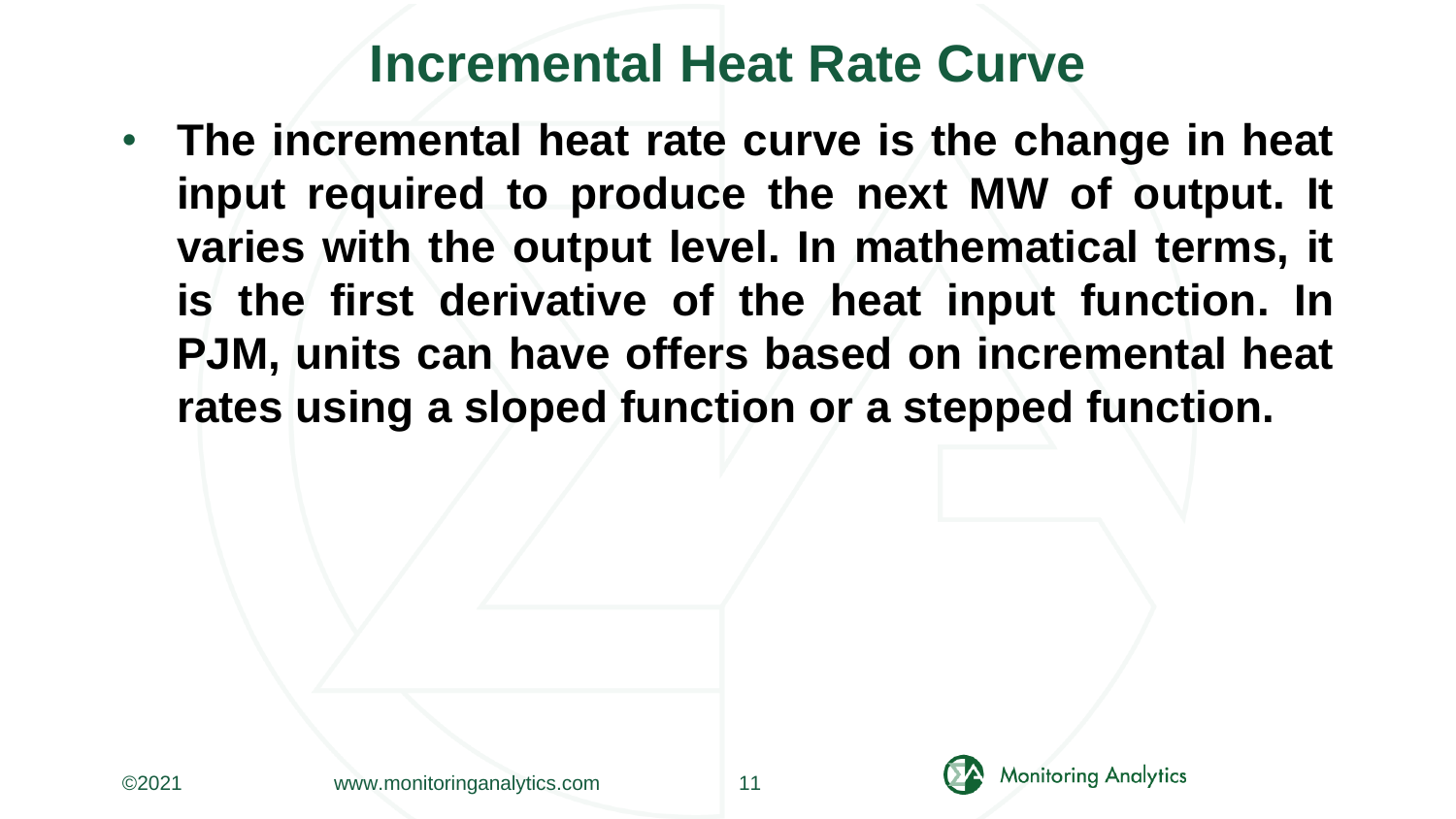• **When a sloped function is used, the incremental heat rate function is:**

$$
H'(MW) = 2 \times X_2 \times MW + X_1
$$

• **When a stepped function is used, the incremental heat rate function is:**

$$
H'(MW_i) = \frac{H(MW_i) - H(MW_{i-1})}{MW_i - MW_{i-1}}
$$

• **Where H(MW) is the heat input curve.**



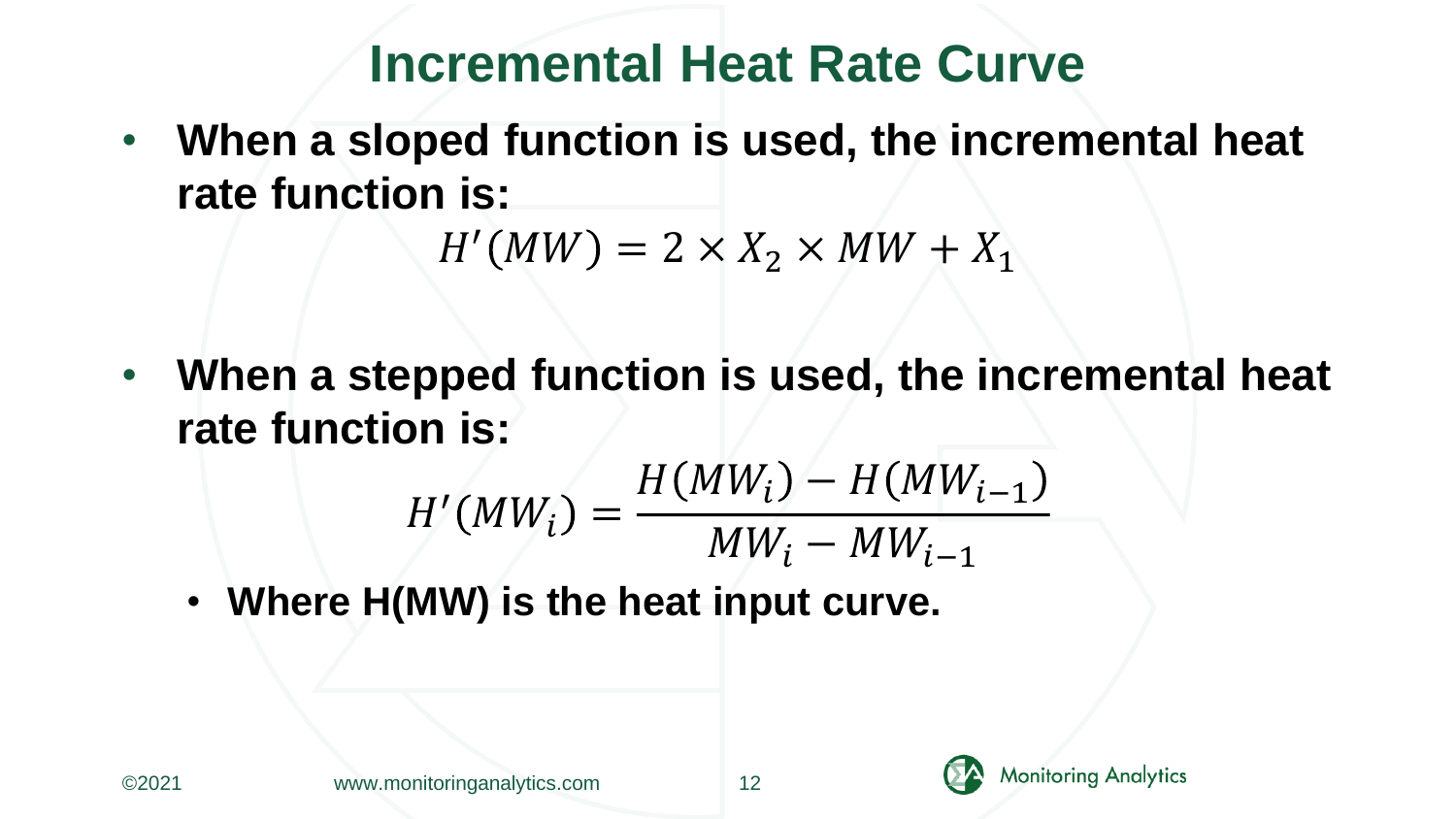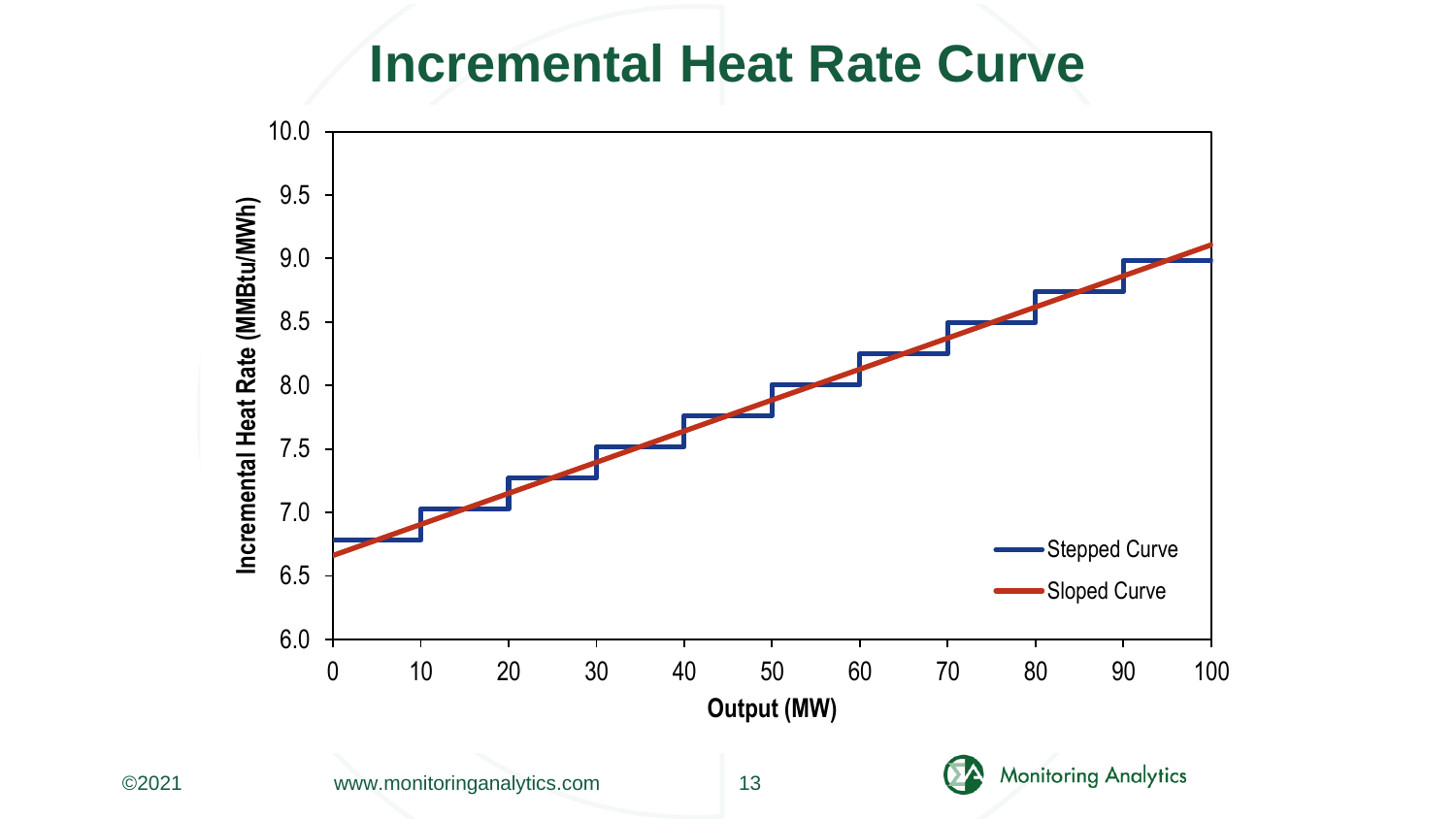- **The shape of the offer curve (sloped or stepped) is selected by Market Participants in Markets Gateway.**
- **Selecting the incorrect shape in Markets Gateway results in:**
	- **Understatement when incremental heat rate curve is calculated as stepped and selected as sloped in Markets Gateway.**
	- **Overstatement (penalty) when incremental heat rate curve is calculated as sloped and selected as stepped in Markets Gateway.**



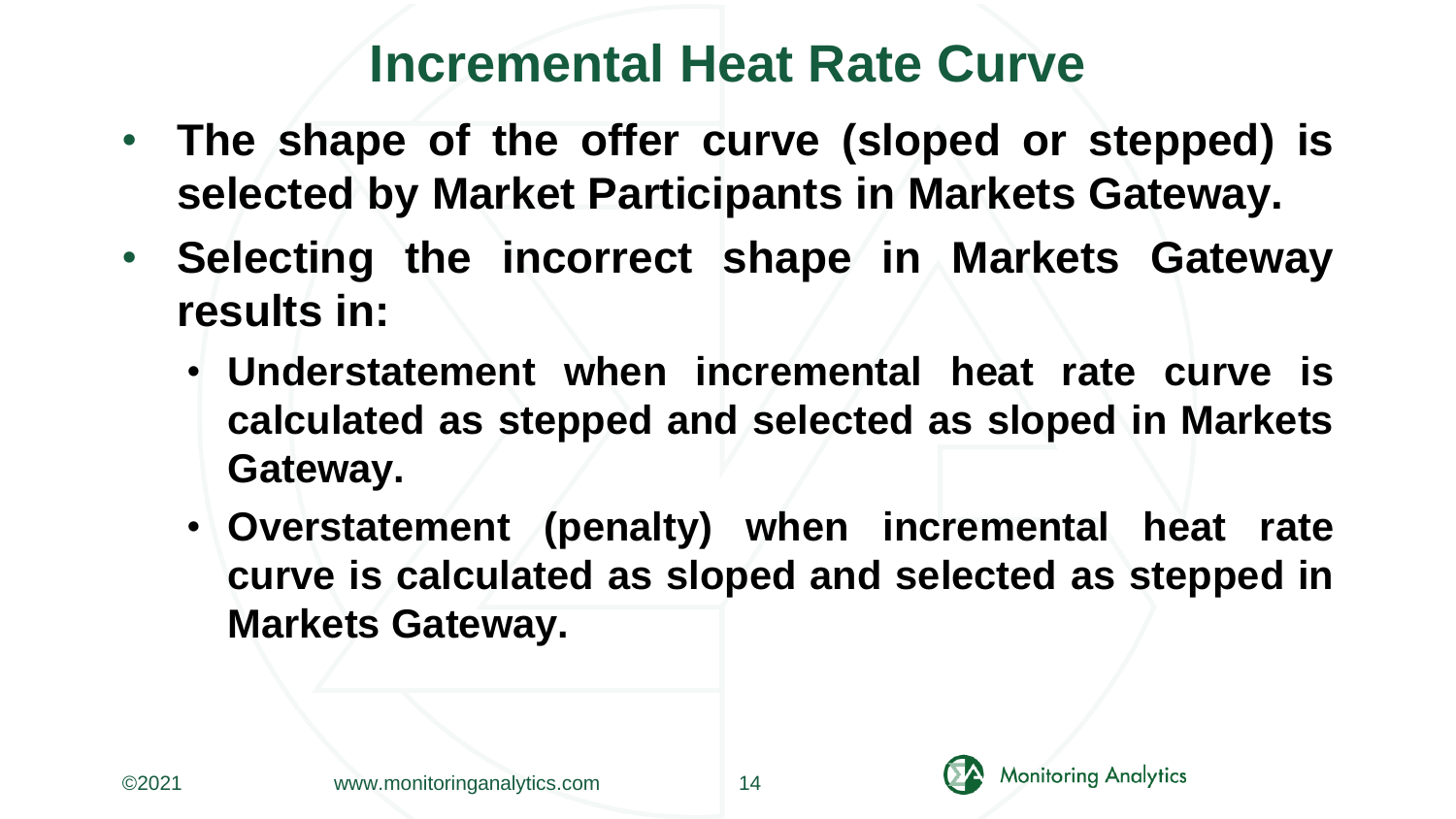#### **Incremental Offer Curve Shapes**

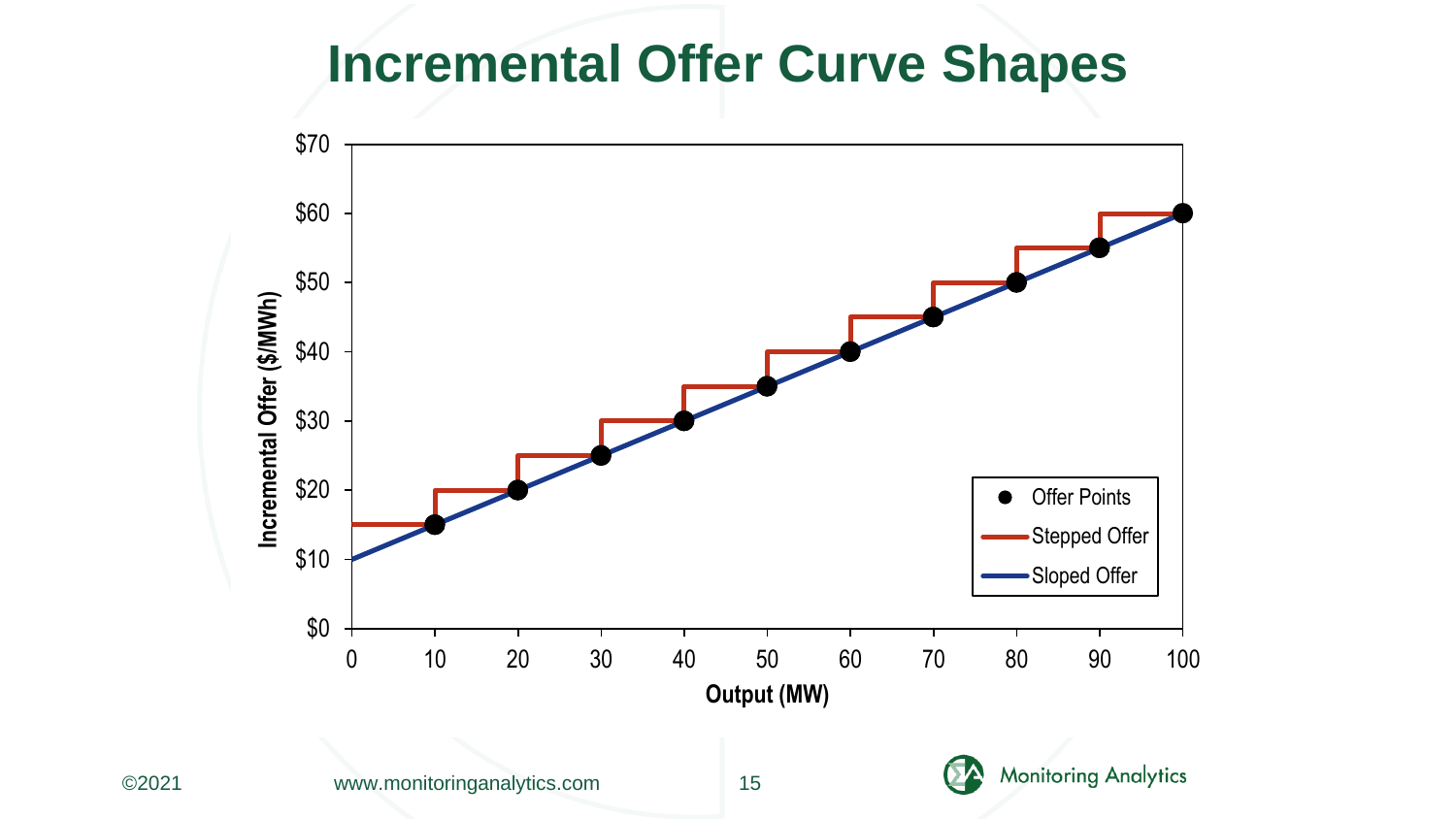# **Incremental Cost Equation**

#### • **Incremental Cost**

 $C^{'}(MW) = H^{'}(MW) \times [FC(MW) + VOM_{fuel}(MW) + EC(MW)] + VOM_{output}(MW) + OC(MW)$ 

where:

*C'*(*MW*) represents the short run marginal cost curve for the unit, varying with the *MW* output of the unit, in \$/MWh.

*H'*(*MW*) is the incremental heat rate curve at *MW*, in MMBtu/MWh.

*FC* is the fuel cost at *MW*, in \$/MMBtu.

*VOM*(*MW*) is the sum of the variable operating cost and the maintenance adder at *MW*, in \$/MMBtu. VOM can be included either in \$/MMBtu (VOMfuel) or in \$/MWh (VOMoutput).

*EC*(*MW*) is the cost of emission credit allowances at *MW*, in \$/MMBtu.

*OC(MW)* is the opportunity cost at *MW*, as defined in Section 12 of Manual 15, in \$/MWh.



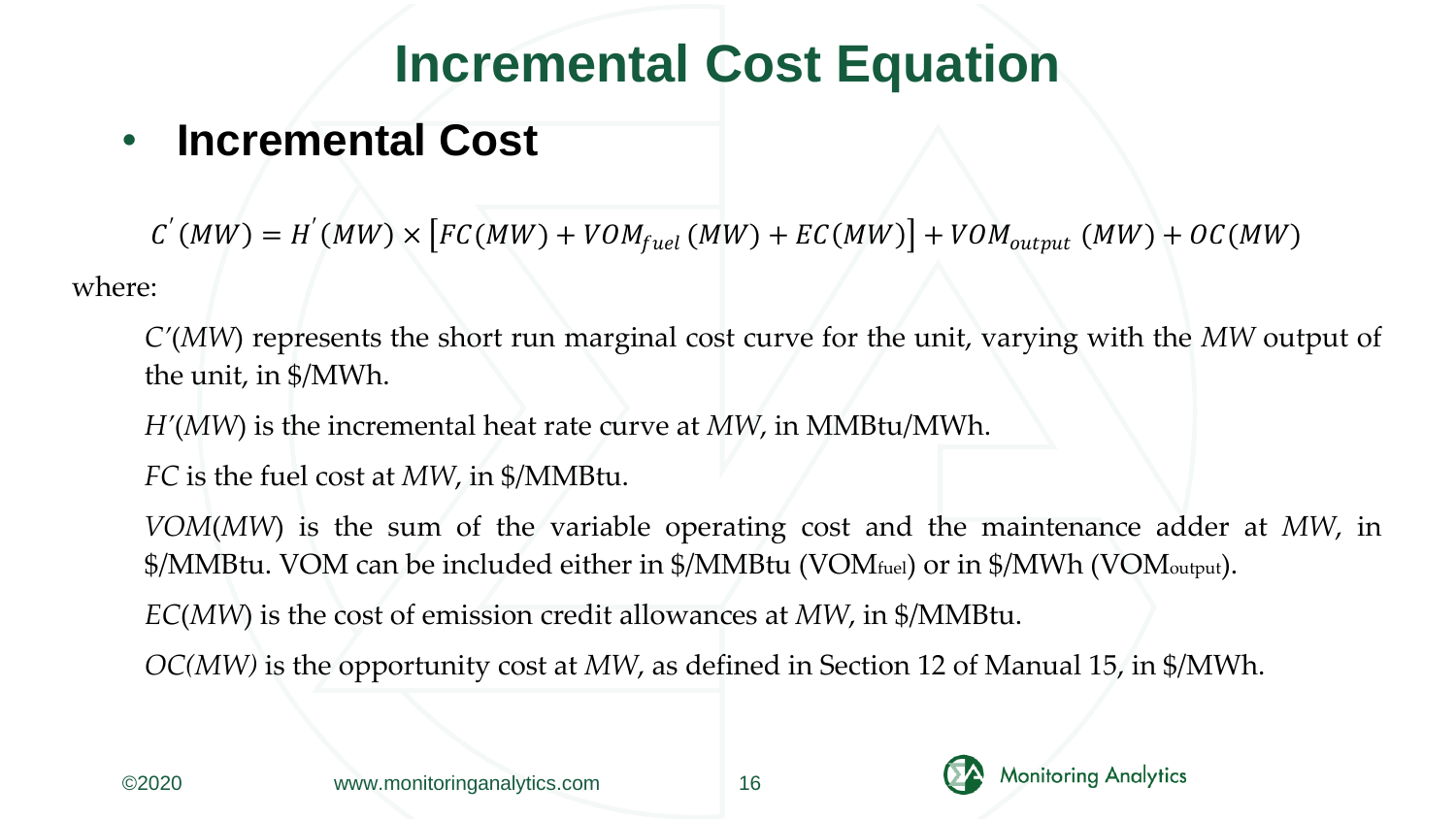## **Manual 15 Incremental Cost Equations**

- **Manual 15 lacks a section covering the calculation of incremental heat rates and incremental cost.**
	- **Appendix is incorrect.**
- **Starting the sloped incremental offer curves with a zero MW step makes the different no load calculations in Manual 15 unnecessary.**

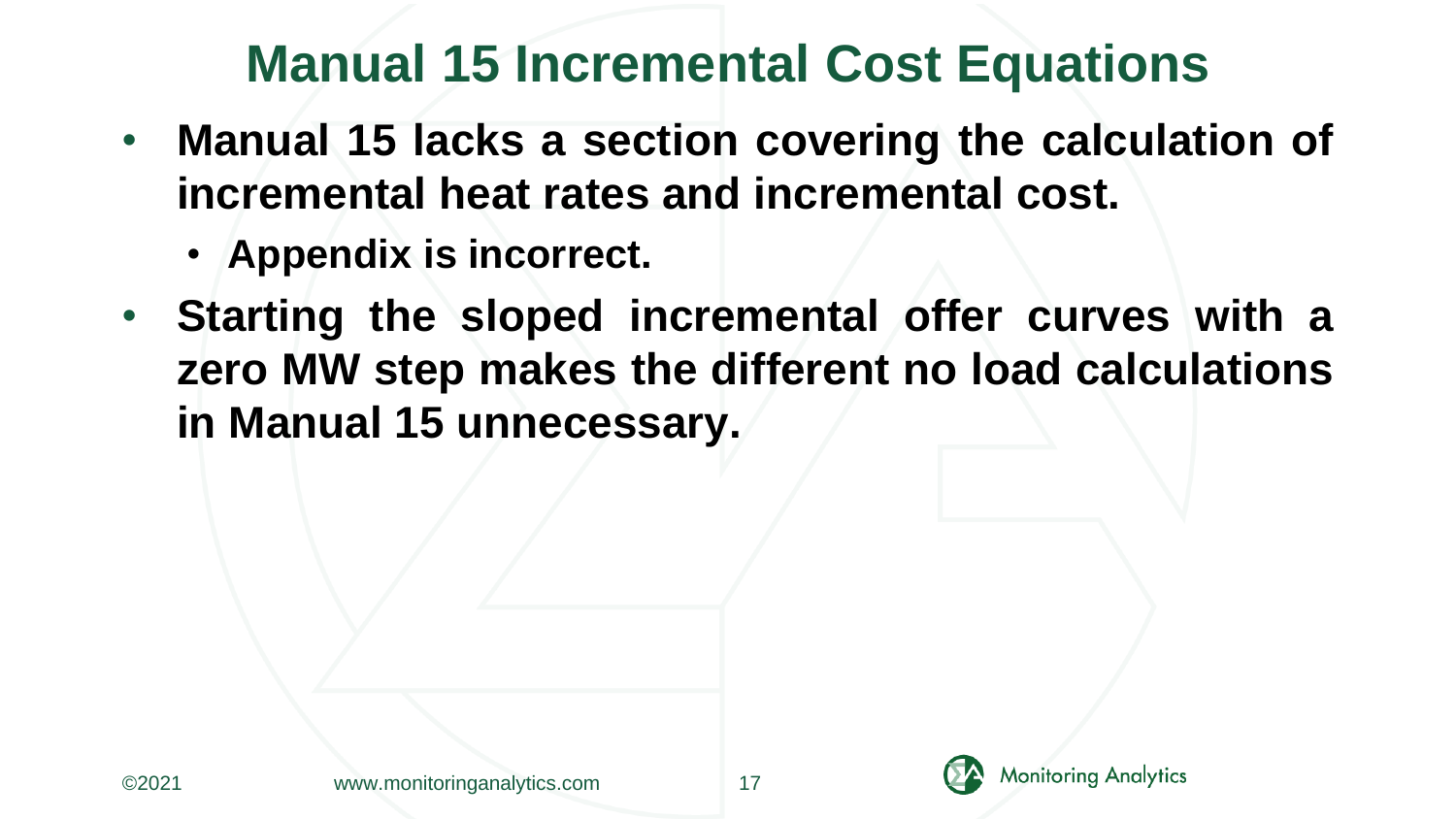### **Manual 15 No Load Cost Equations**

#### **1. Stepped:**

NoLoadCost(\$/Hour)=(NoLoadFuel\*PerformanceFactor\*TFRC)

#### **2. Sloped if VOM is in \$/MMBtu**

 $NoloadCost($/Hour) =$ 

(EconomicMinimumHeatInput\*PerformanceFactor\*(TFRC+VOM)-

(EconomicMinimumIncrementalCost(\$/MWh)\*EconomicMinimum(MW))

#### **3. Sloped if VOM is in \$/ hour**

 $NoloadCost($/Hour) =$ 

(EconomicMinimumHeadInput\*PerformanceFactor\*TFRC)+VOM

-(EconomicMinimumIncrementalCost(\$/MWh)\*EconomicMinimum(MW))

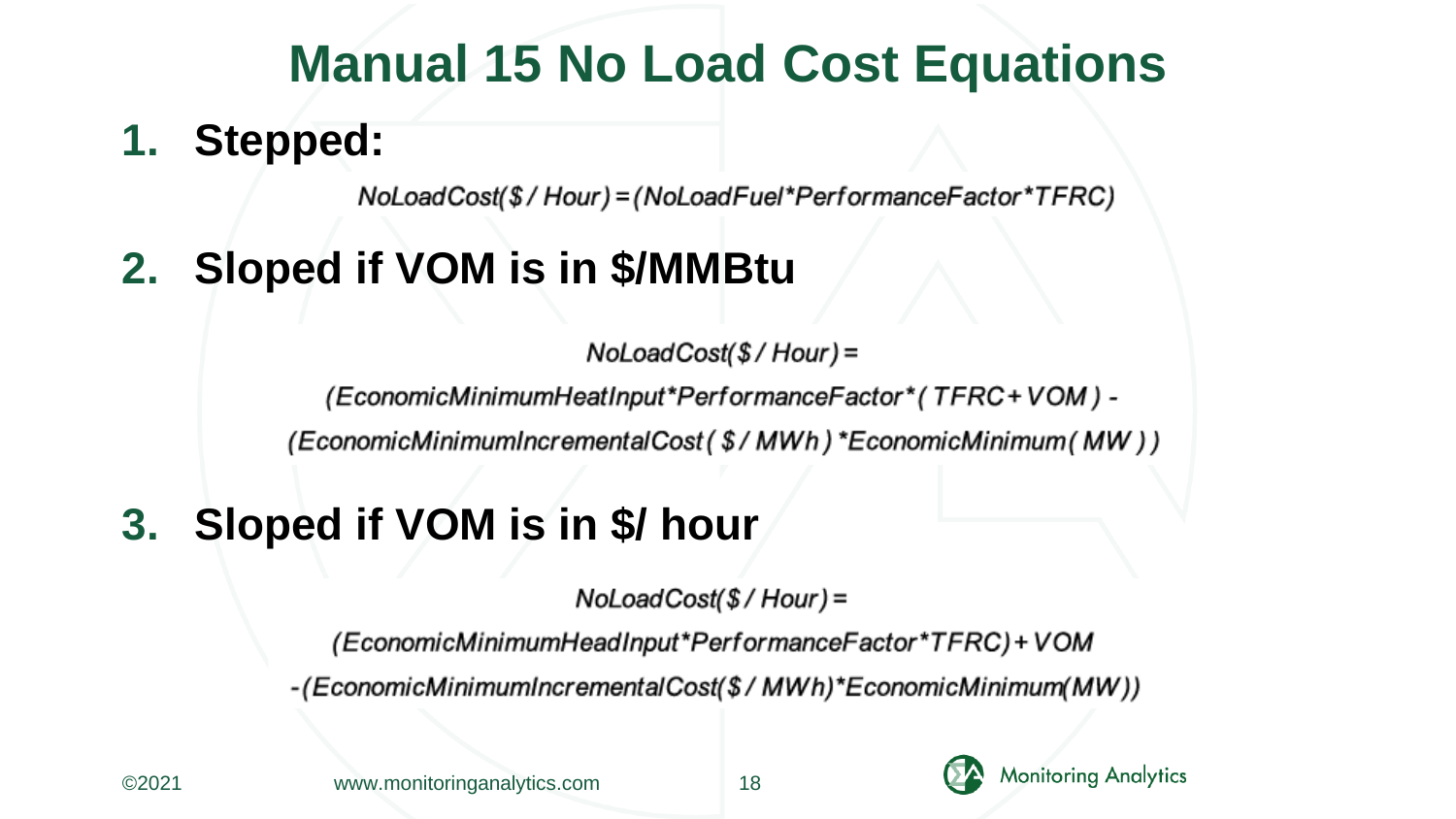## **Manual 15 No Load Cost Equations**

- **Only equation 1 is needed, even for sloped offers.**
	- **Note: Formula needs to be updated to include hourly VOM cost.**
- **Sloped offers need to be calculated and submitted starting at zero MW.**
- **Multiple penalties have been assessed because sloped offers did not start at zero MW and equation 1 was used in the no load cost calculation.**



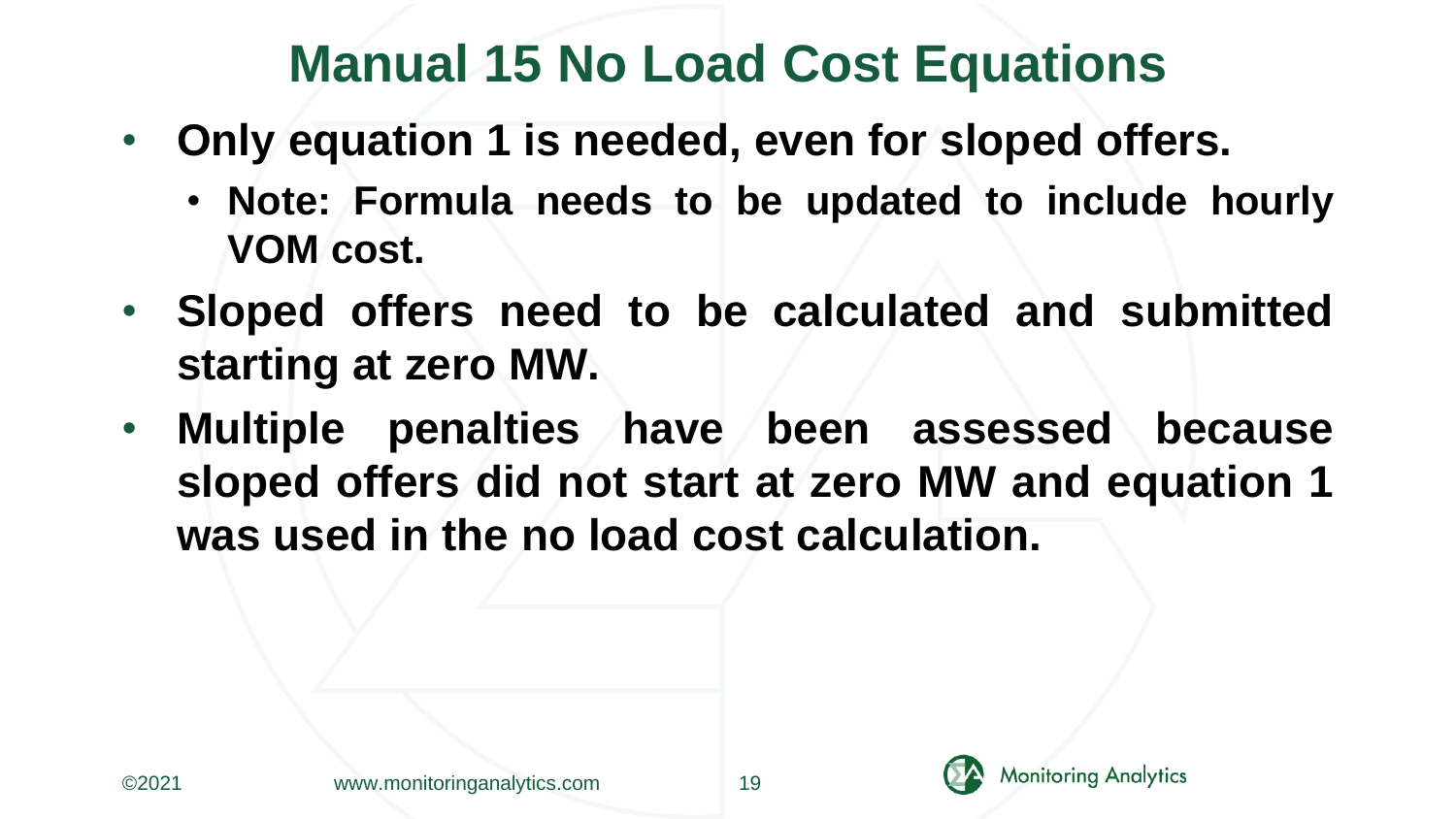### **Manual 15 No Load Cost Equations**

- **Starting the incremental offer at eco min rather than zero results in a overstatement of the incremental cost.**
- **The no load adjustments in Manual 15 subtract from the no load that overstatement so the total cost of the unit is not overstated.** \$70

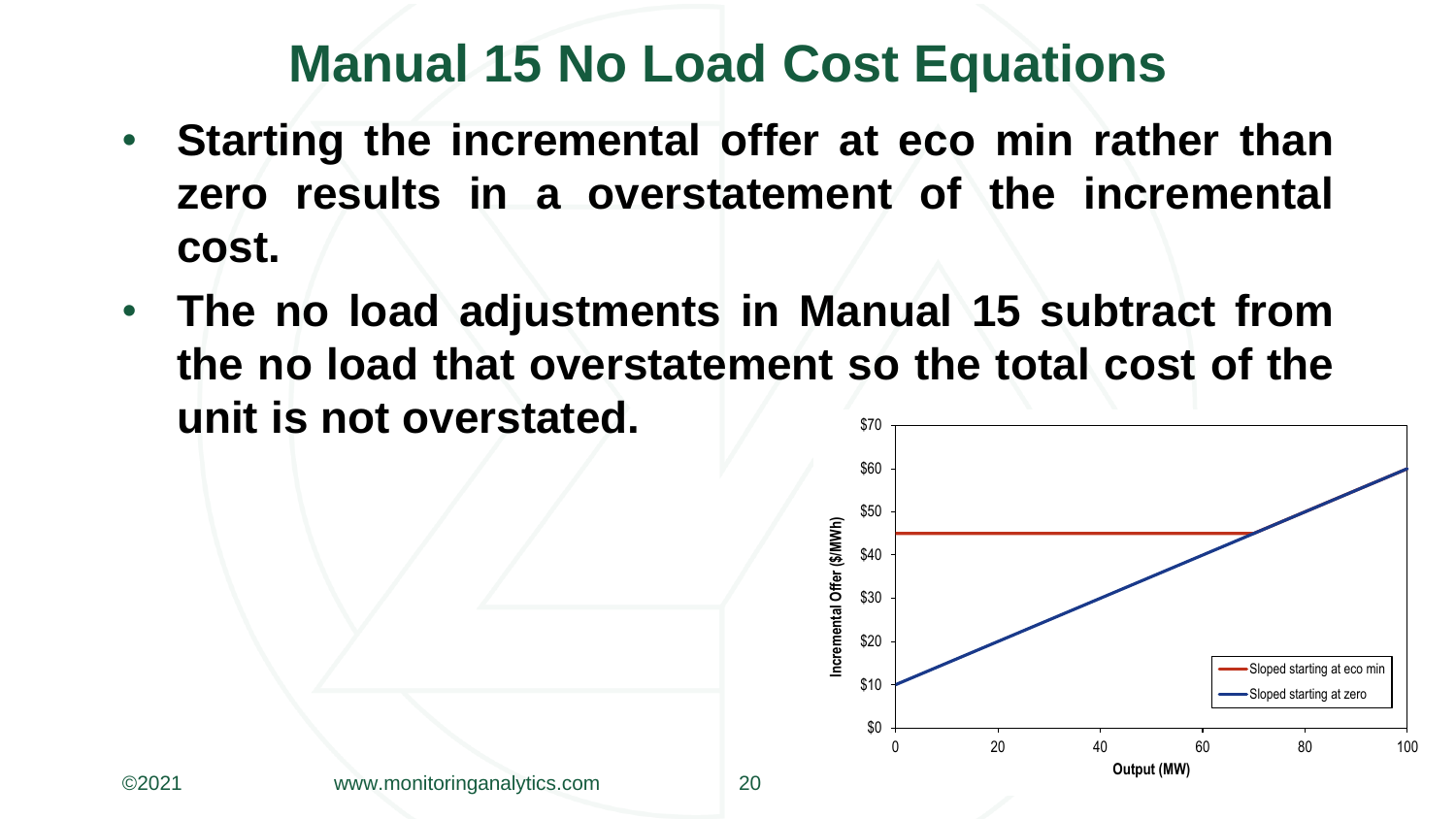### **Block Loaded Offers**

- **Block loaded incremental offers are calculated using average heat rates and not incremental heat rates.**
- **Average heat rate or referred just as heat rate is the efficiency of the unit at full load.**
- **The average heat rate is typically calculated by adding the total MMBtu consumed during a given period divided by the total MWh produced during the same period.**
- **It can also be calculated as the total heat input derived from the heat input curve divided by full output.**

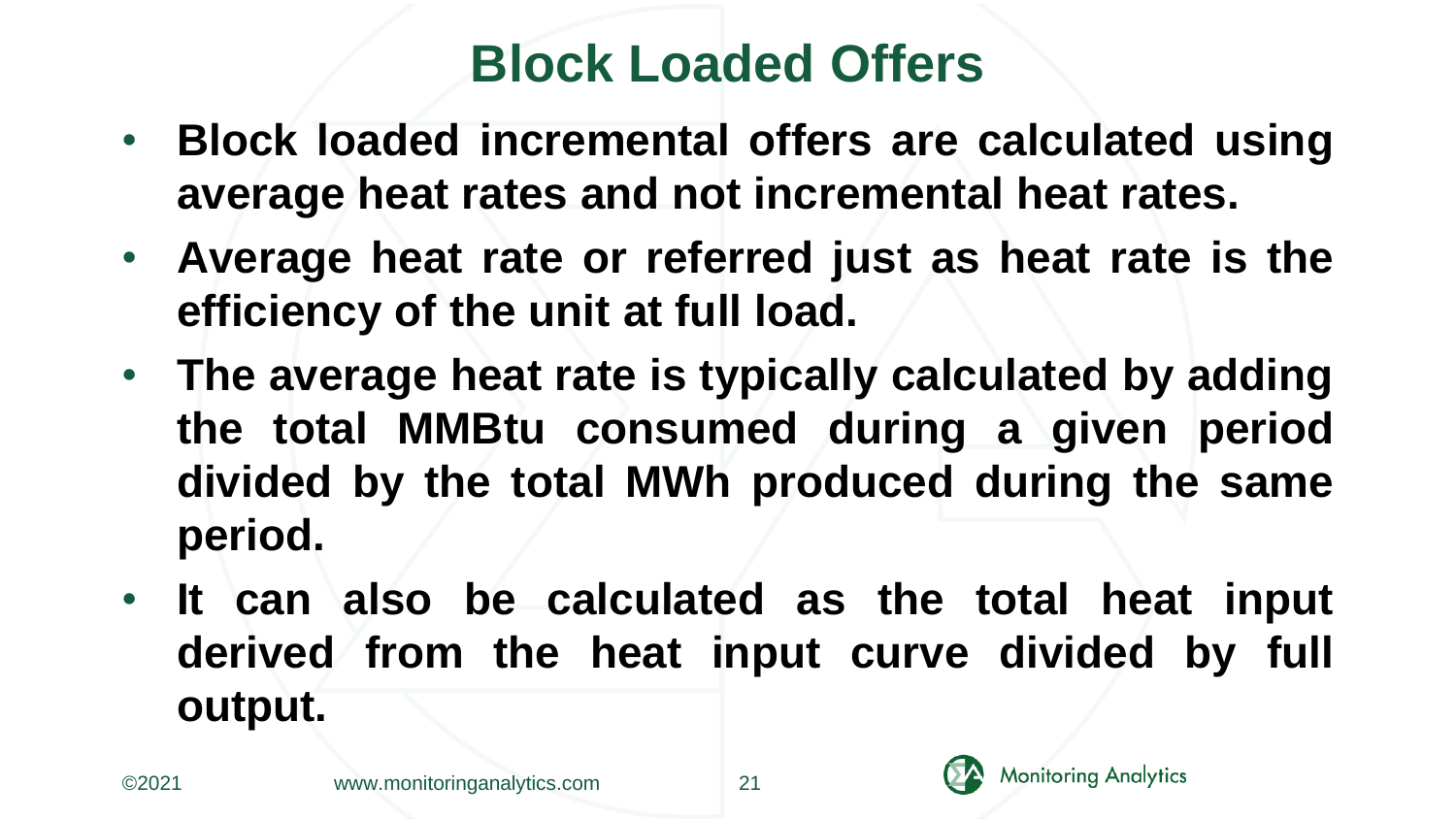## **Block Loaded Offers**

• **Using this heat input curve:**

Heat Input Curve  $H(MW) = 0.1224 \times MW^2 + 6.66 \times MW + 310$ 

- **The resulting average heat rate is 10.98 MMBtu/MWh.**
- **Higher than the incremental heat rate curve.**
- **That is because block loaded offers include the entire heat input (not just the incremental heat input above zero MW), they include the no load heat and therefore the no load cost.**

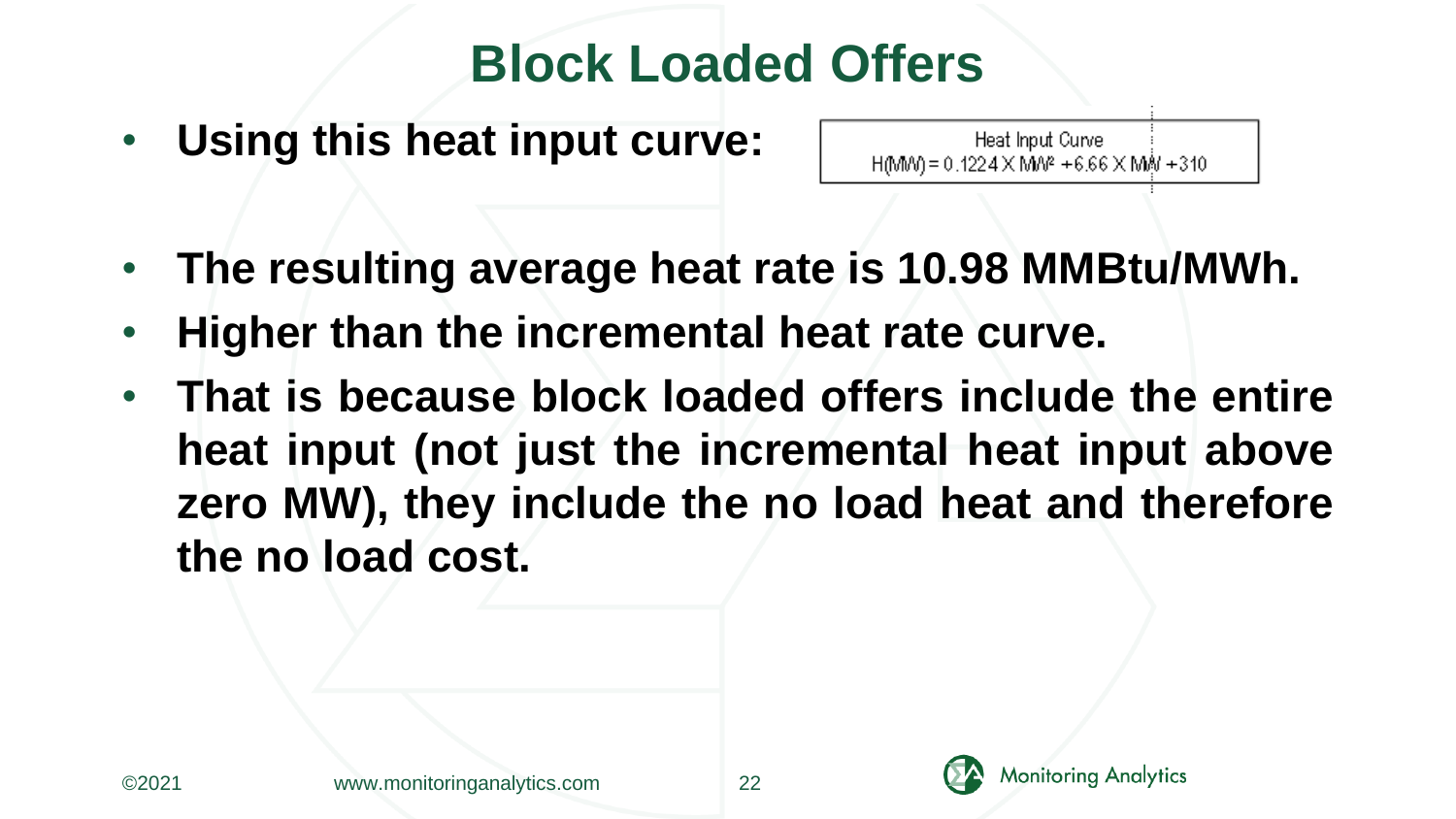#### **Recommendations**

- **Include clear equations for incremental heat rates and incremental offers in Manual 15.**
- **Include clear equations for no load cost in Manual 15.**
- **Allow and require the use of block loaded offers for units that operate that way.**
- **Fix the tariff definitions.**

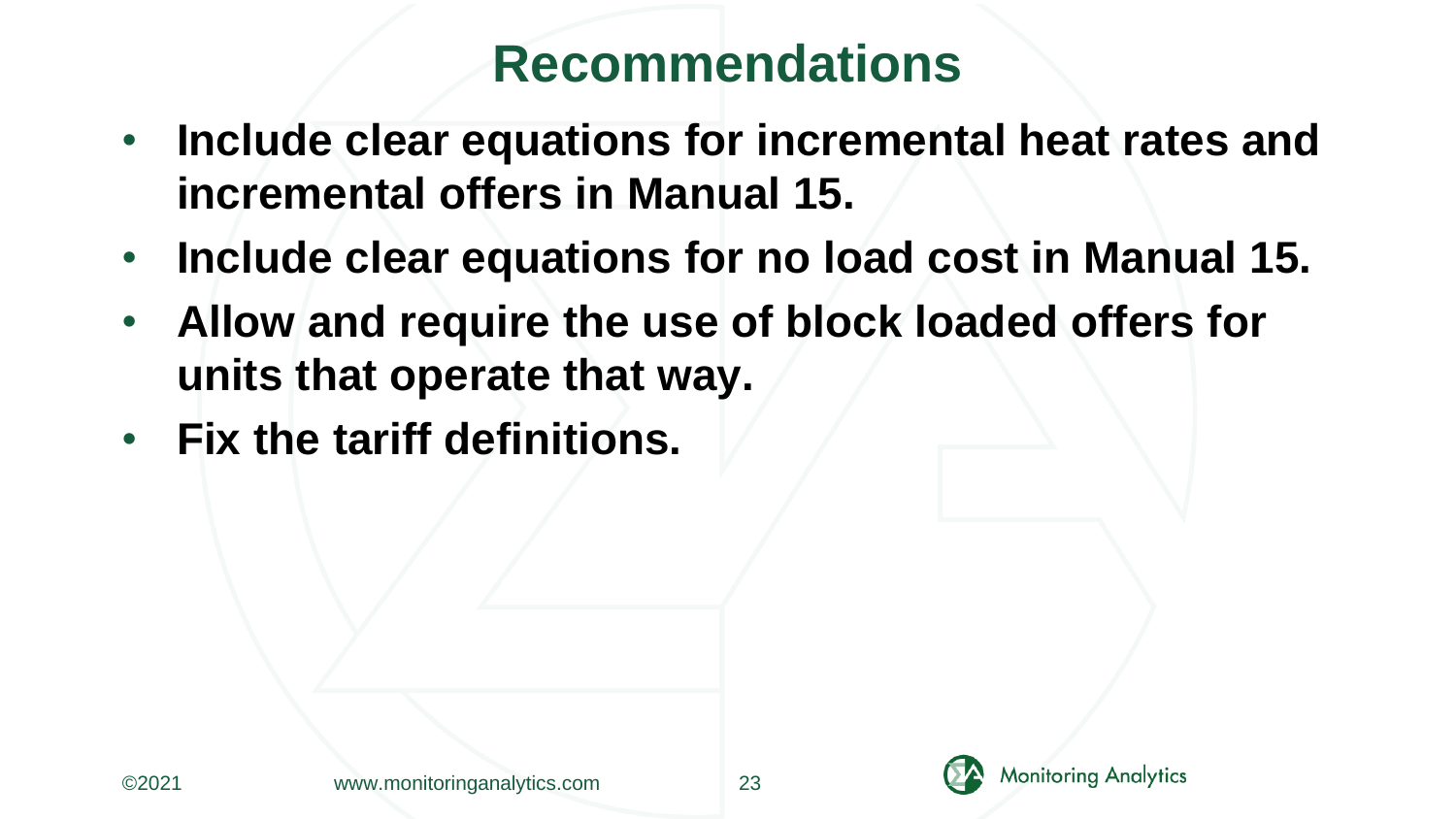# **MMU Cost Offer Technical Guide**

- **The MMU drafted a cost-based offer technical guide to document the equations that Manual 15 is lacking.**
- **The purpose of the guide is to:**
	- **Clarify existing Manual 15 (PJM Cost Development Guideline) language.**
	- **Provide clear equations for the calculation of accurate cost-based offers.**
	- **Include detailed, easy to follow examples.**
	- **Help prevent mistakes in submitting offers for thermal units.**
- **[http://www.monitoringanalytics.com/reports/Technical](http://www.monitoringanalytics.com/reports/Technical_References/references.shtml) References/references.shtml Monitoring Analytics** www.monitoringanalytics.com